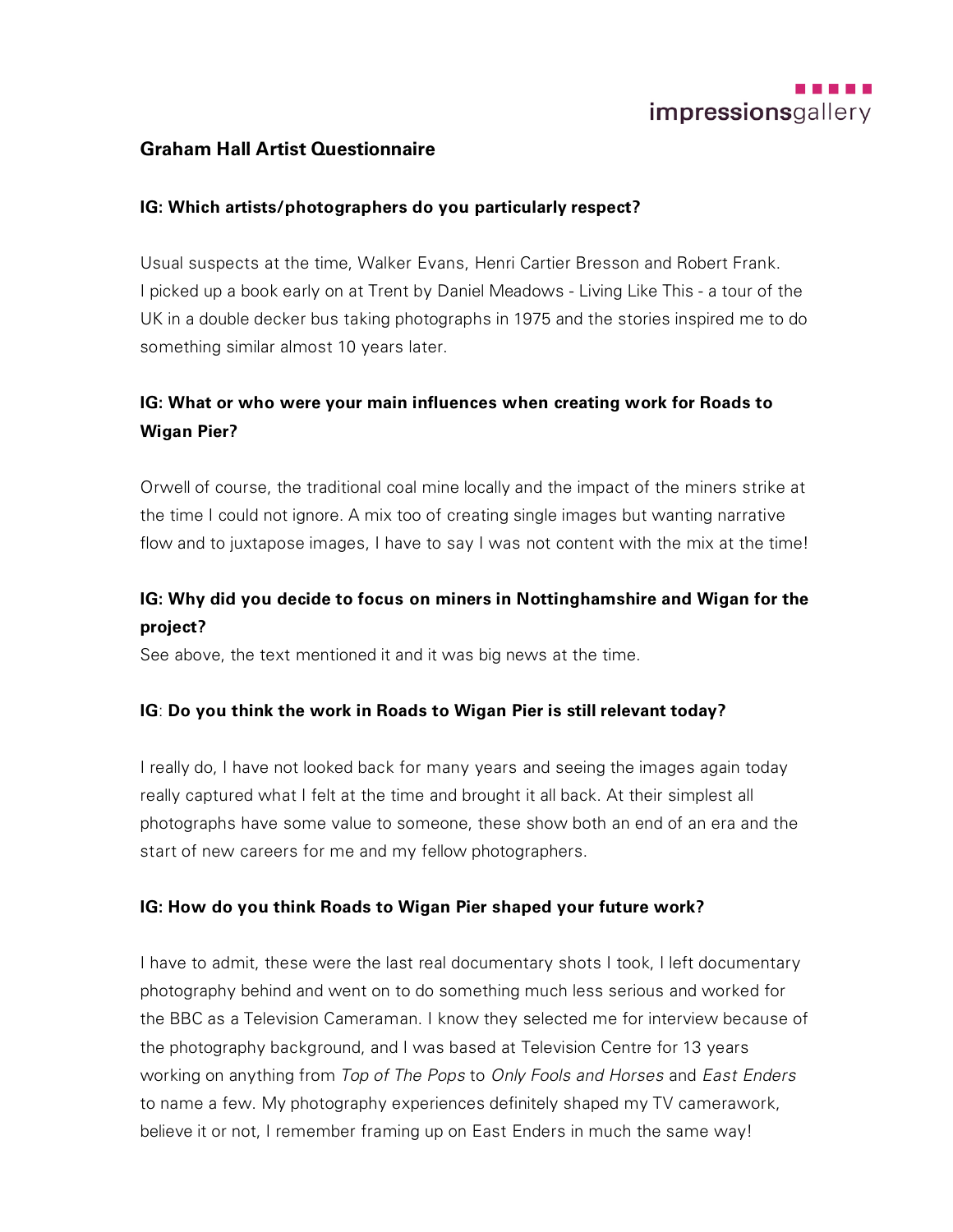I then decided to get a proper job and moved into recruiting technical roles at the BBC, including the trainee cameraman scheme I myself had joined on. I stayed in recruitment at the BBC until 2008, recruiting really for all areas before leaving after a total of 23 years!

I then went on to work in very diverse organisations as a recruiter from banking to charity sector, and now work for Virgin Atlantic recruiting Pilots. I still work professionally now and again as a cameraman though, having just been lucky enough to cover the Olympics.

I'm thrilled to be included in the exhibition, and I know my short but fascinating affair with documentary photography directly led me to where I am now. I'm pleased to have developed something of a 'portfolio' career and looking back, the skills I learnt as a photographer, especially composition, helped with the TV camera work.

Documentary photography was perhaps for me a means to an end, I discovered I loved meeting new people, people I would not otherwise have come across. I suppose this has translated to my resourcing roles, the love of meeting new people in different walks of life and finding out about them has continued, all be it in a very different context and without having the bother of a camera!

## **IG: How has your career altered or developed since Roads to Wigan Pier was exhibited in 1984 and what are you doing now?**

Completely different, from TV Cameraman for the following 13 years to now being a recruitment specialist in Aviation!

# **IG: Some of our visitors will be interested in the technical aspects of your work, what equipment did you use? And did it affect the way that you worked and the project outcome?**

Olympus OM1, Olympus lenses 28mm - 135mm small light and uprated XPS

## **IG: Do you have any recommended reading to further contextualise your work?**

Orwell!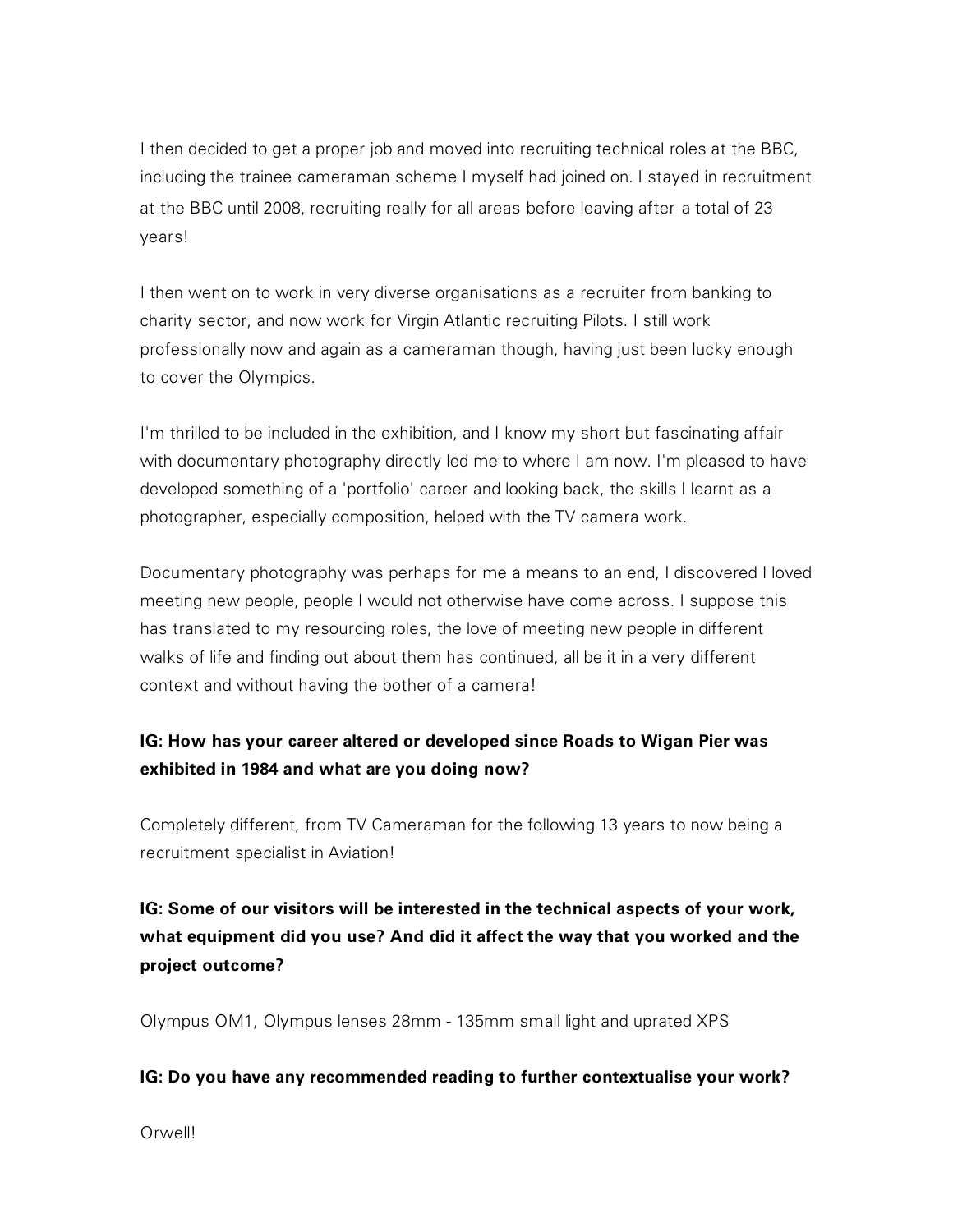## **John Kemp Artist Questionnaire**

### **IG: Which artists/photographers do you particularly respect?**

Don McCullin ("Homecoming" was one of the first photo books I owned, and coincidentally features several images of Bradford and the North); John Blakemore (who taught me correct exposure and printing technique); Anton Corbijn, Cartier-Bresson, Lee Friedlander, Josef Koudelka, John Davies, Joel Meyerowitz, Bruce Gilden, Andy Goldsworthy, David Nash.

## **IG: What or who were your main influences when creating work for Roads to Wigan Pier?**

While a Diploma student in Sussex I was introduced to the work of Lewis Baltz and his fellow topographers; they had a huge influence on the way I viewed the world, and my choice of subject matter. I enjoyed the cool, detached style, and the focus on urban environments. The work of Lee Friedlander opened my eyes to the beauty of juxtaposition and composition in depth. When I received the commission I began reading Orwell's book as background and formulated some ideas about my approach, but my photographs were an instinctive response to the locations I visited.

## **IG: Why did you decide to focus on environmental poverty in Wigan, Burnley, Rochdale and Bradford for the project?**

I grew up around Brighton, so coming to study in Derby was something of a culture shock for me – the Midlands of 1982 seemed a very different world from the South I was familiar with. When I travelled North to the locations of Orwell's book I was further struck by the visual bleakness and physical decay of many parts of the industrial North. The New Topographics movement was concerned with documenting suburban sprawl in the new world, whereas my images largely focused on the decline of the old industrial world.

#### **IG: Do you think the work in Roads to Wigan Pier is still relevant today?**

I think that the images capture a particular period and still have relevance today as a snapshot of that particular time and place. Bradford in particular has undergone dramatic improvements in the past 30 years.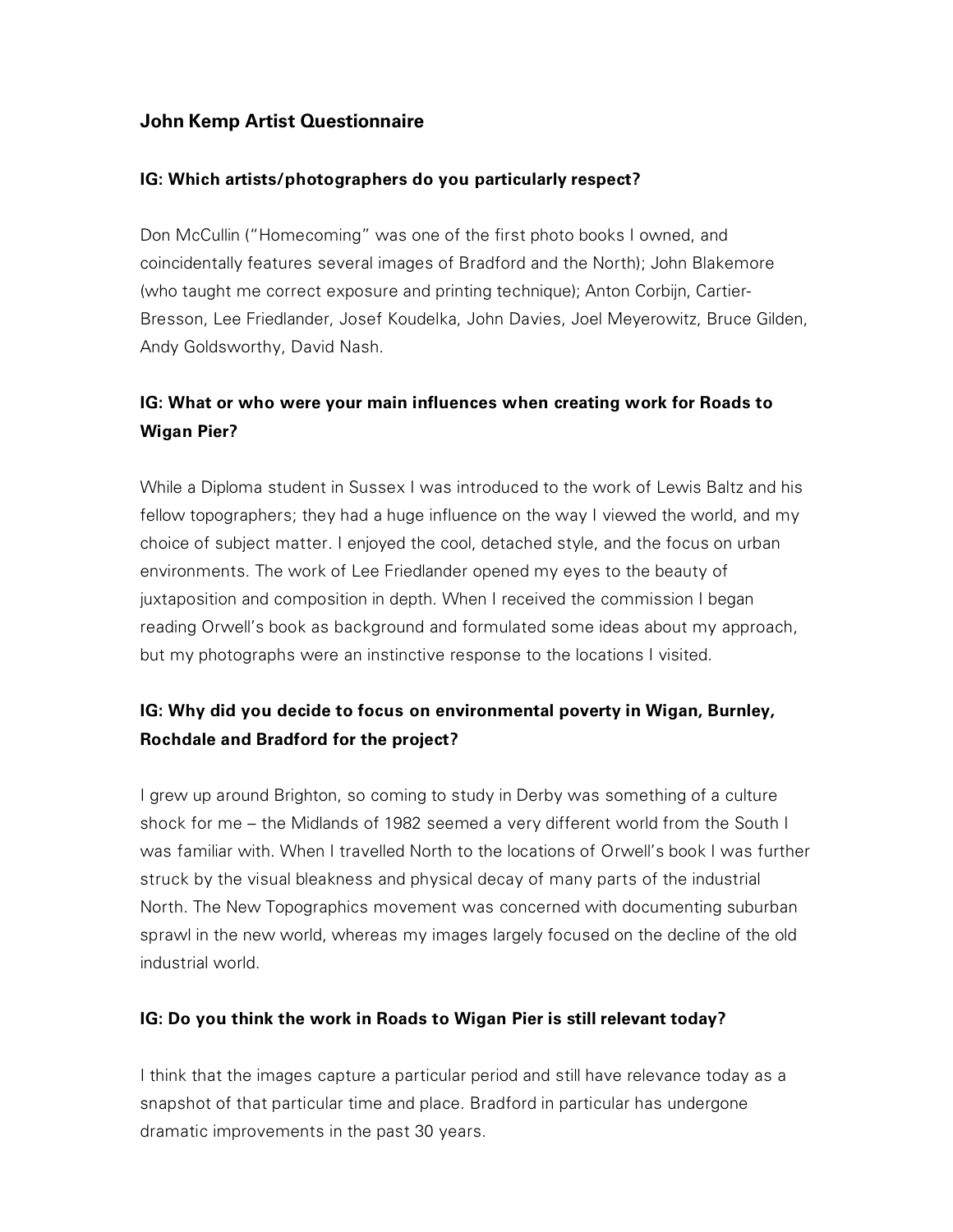### **IG**: **How do you think Roads to Wigan Pier shaped your future work?**

It affirmed my interest in landscape, particularly of the urban variety. My photographs continue to have a strong sense of composition, and I still enjoy working in monochrome (though now of the digital variety).

## **IG: How has your career altered or developed since Roads to Wigan Pier was exhibited in 1984 and what are you doing now?**

I was an under-graduate photography student in 1984; after graduation in 1985 I did pursue photographic commissions but ultimately found that employment as a photography lecturer was a more secure way of earning a living. I have maintained my passion for viewing and practising photography, and have tried to communicate that passion to my students over the years. I now divide my time between lecturing and freelance photography.

# **IG: Some of our visitors will be interested in the technical aspects of your work, what equipment did you use? And did it affect the way that you worked and the project outcome?**

My equipment was very basic: a Canon AE-1 with 50mm and 24mm lenses. Film was mostly Ilford FP4 (HP5 if the weather turned bad). Prints for the exhibition were produced on Agfa Record-Rapid using Dr Beer's variable contrast developer (though I later felt that the images were better suited to a cool tone so reprinted them on Ilford Galerie for my Degree Show).

I was shooting hand-held so was able to travel light and did most of my shooting whilst exploring unfamiliar locations on foot. I think the weather had an influence on the look of my photos as it was predominantly bright and sunny, allowing me to replicate the bleached look of the New Topographics work.

#### **IG: Do you have any recommended reading to further contextualise your work?**

See my list at the beginning of this piece!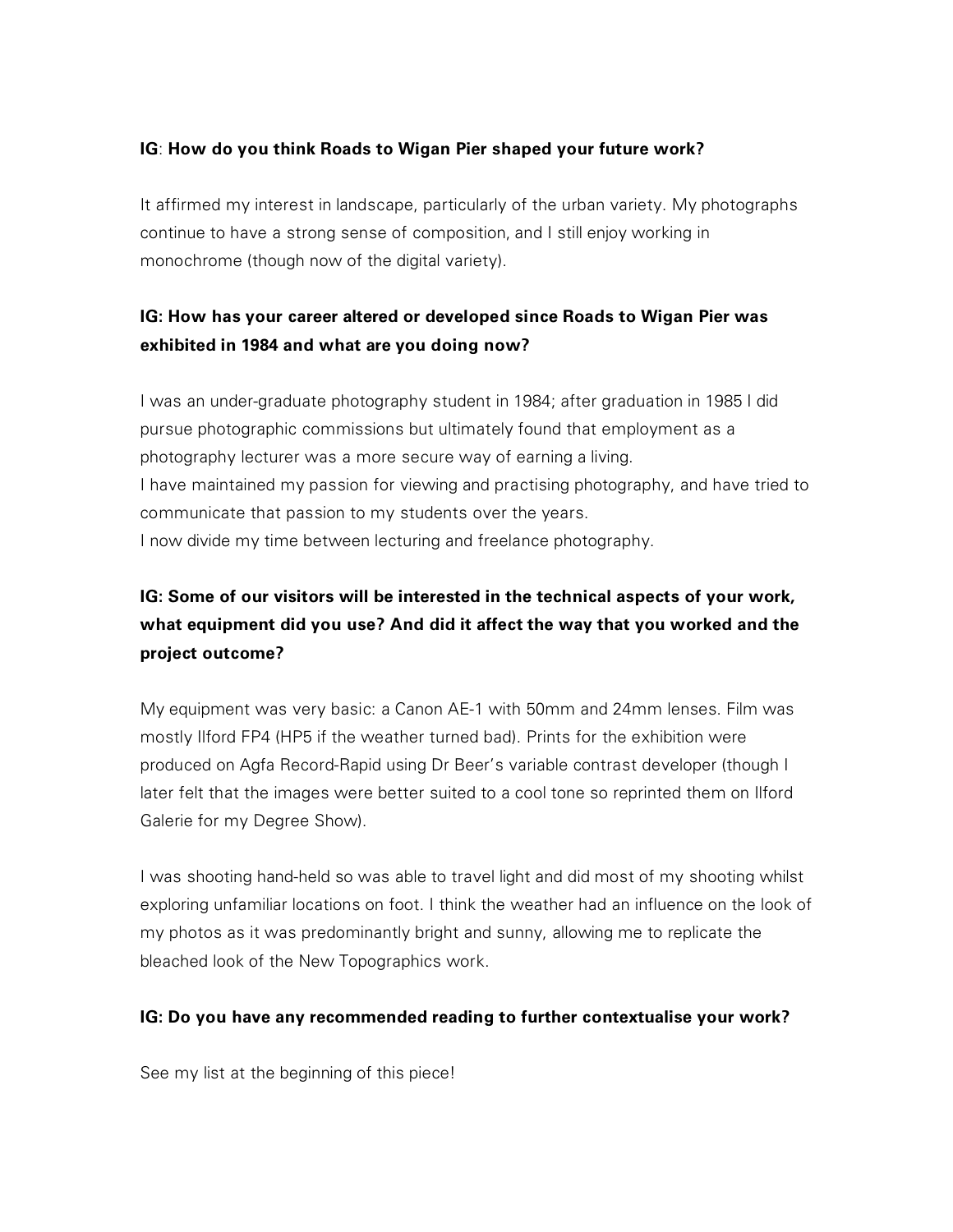## **Tim Smith Artist Questionnaire**

### **IG: Which artists/photographers do you particularly respect?**

Magnum remains the world's most famous independent agency and I continue to admire the work of its traditional humanists as well as its newer, more eclectic photographers. I'm also inspired by the work of fellow members of Panos Pictures. This international agency pursues stories beyond the media agenda and engages in all forms of visual communication by producing exhibitions, multimedia and film alongside long-term editorial and publishing projects.

## **IG: What or who were your main influences when creating work for Roads to Wigan Pier?**

I'd just left the Documentary Photography course at Newport College so course leader David Hurn and his staff were my foremost influence. They included Clive Landen, Daniel Meadows, Ron McCormick, Martin Parr, Paul Hill who - importantly - were all practising photographers.

## **IG: Why did you decide to focus on housing and the traditional industries of Sheffield for the project?**

There is a line in *The Road to Wigan Pier* where Orwell states: "The simple solution is flats. If people are to live in large towns at all they must learn to live on top of one another." I chose to challenge this assertion as I knew of Sheffield's radical high-rise estate blocks, known nationally as the "Streets in the Sky". I was persuaded to include additional pictures of Sheffield's steel industry by the then Director of Impressions Frances Middlestorb.

#### **IG: Do you think the work in Roads to Wigan Pier is still relevant today?**

Of course it is! In 1984 Margaret Thatcher led a government whose main priority was to dismantle or privatise state-run industries. Currently David Cameron leads a government dismantling or privatising the state itself, fuelling an economy driven by short-term profits for the few at the expense of the welfare of the majority.

#### **IG: How do you think Roads to Wigan Pier shaped your future work?**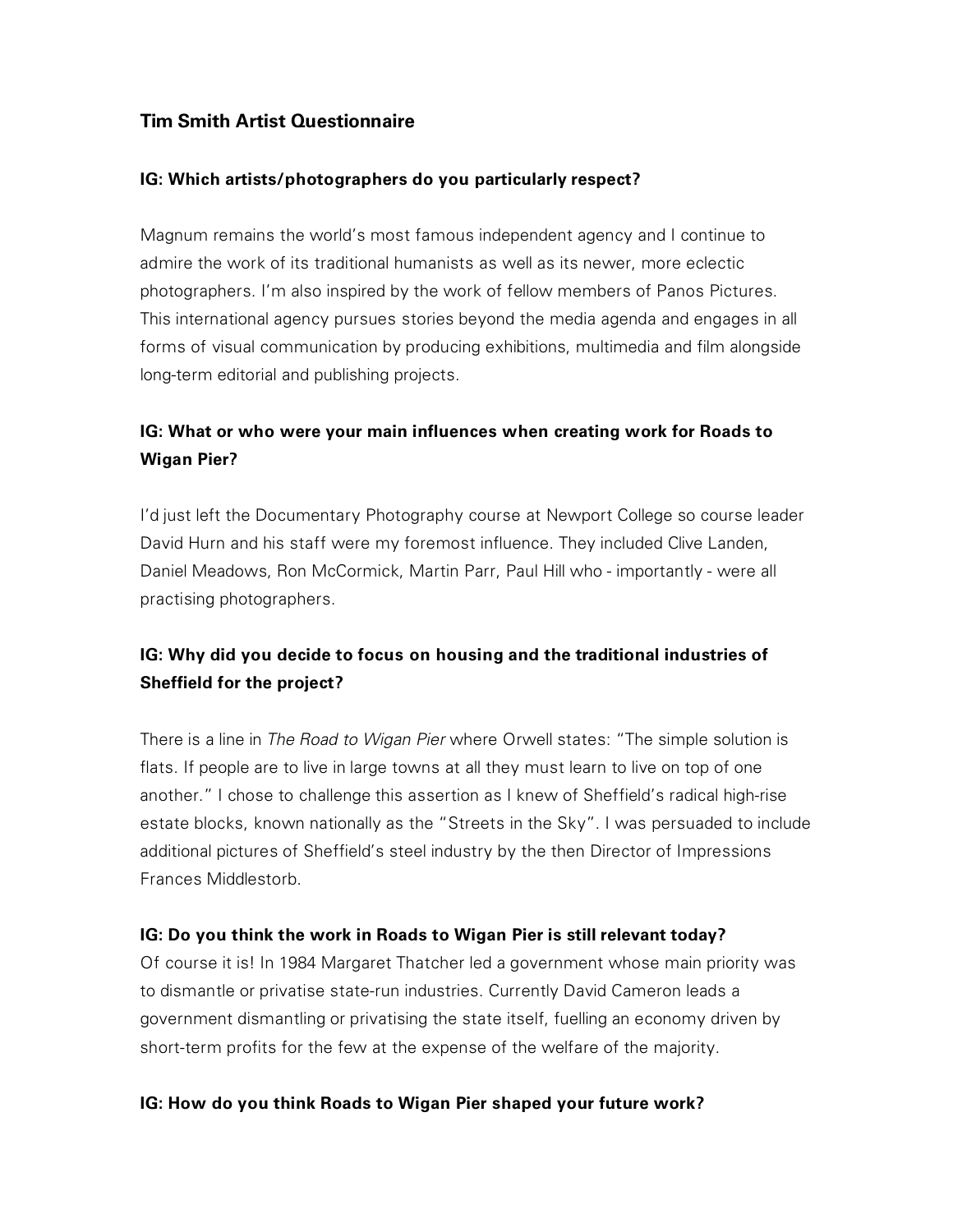It taught me to do my research and read around a subject that interested me, and gave me the confidence to go out and talk to people that lived in the worlds I wanted to explore.

## **IG: How has your career altered or developed since Roads to Wigan Pier was exhibited in 1984 and what are you doing now?**

What I'm interested in hasn't changed greatly, but hopefully I've learned how to explore and present it in more imaginative and interesting ways. In 1984 I was newly graduated, naive about how to earn a living, and unsure how to enable my own ideas. In 2012 I'm certainly a lot older and hopefully a little wiser about funding such work, who the audiences are and how to reach them. Although none of this is getting any easier I'm currently doing a wide range of editorial and commercial work and pursuing longterm publishing, exhibition and mixed media projects.

# **IG: Some of our visitors will be interested in the technical aspects of your work, what equipment did you use? And did it affect the way that you worked and the project outcome?**

I used two Canon F1 35mm cameras loaded with black and white film which I developed and printed myself. I've always used 35mm as I like to keep mobile and think on my feet. The commissions were worth £250 with £100 to spend on materials which restricted how we could present the work, but I soon realised that producing the A4 prints seen here didn't do justice to an exhibition.

## **IG: Do you have any recommended reading to further contextualise your work?**

Photography: On Being a Photographer by David Hurn & Bill Jay.

1984: Wigan Pier Revisited by Beatrix Campbell.

2012: Dogma and Disarray – Cameron at Half-Time by Polly Toynbee & David Walker

#### **www.timsmithphotos.com**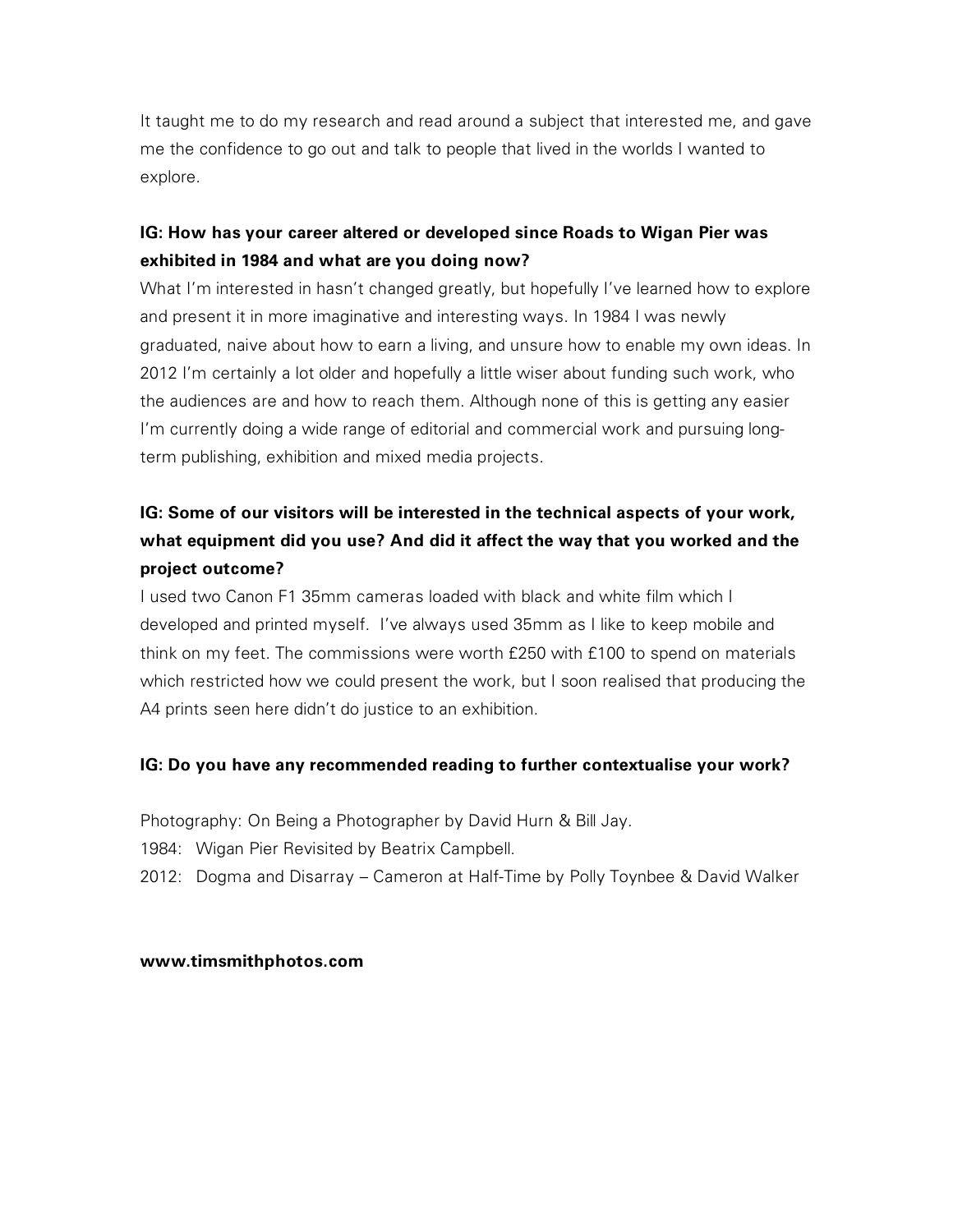## **Artist Questionnaire Huw Davies**

### **IG: Which artists/photographers do you particularly respect?**

Vim Wenders, Hollis Frampton, Jean Luc Goddard, Joel Merowitz, William Eggleston, Diane Arbus Nan Golding, David Lynch, Larry Clark and Chris Marker.

## **IG: What or who were your main influences when creating work for Roads to Wigan Pier?**

All of the above + Bill Owen, Robert Frank, Paul Graham, Steven Shore and Brian Griffin.

## **IG: Why did you decide to focus on industries that had grown up along the Leeds to Liverpool Canal and the surrounding community for the project?**

I was interested in the canal as a major industrial artery in the North West and that it represented a journey from the Northern industrial heartlands to Wigan Pier itself. I've always been interested journeys, the process of starting in one direction and seeing what or whom you encounter on the way. It is very much in the spirit of JB Priestley's 'English Journey' (which was an inspiration for Orwell' s RTWP), the later work of Robert Frank and the road movies of Vim Wenders. When I took the photographs the impact of 1970/80's post industrialism was in full effect and many of the industries that had developed along the canal were in demise. Manufacturing industry was being replaced by smaller scale operations, the tourist industry and the heritage industry, reflected in the 'Wigan Pier Experience' at Trencherfield Mill, which was in development at the time.

## **IG: Do you think the work in Roads to Wigan Pier is still relevant today?**

Well it is still relevant in that it documents a particular slice of history and it does it in a fairly objective way (as objective as photography ever is). It provides a record of people and places, many have which have continued to change since I took the original photographs. If I was doing the project now I would probably approached it in a different way, maybe less literally - in that many of the themes I looked at have been well explored subsequently by other photographers.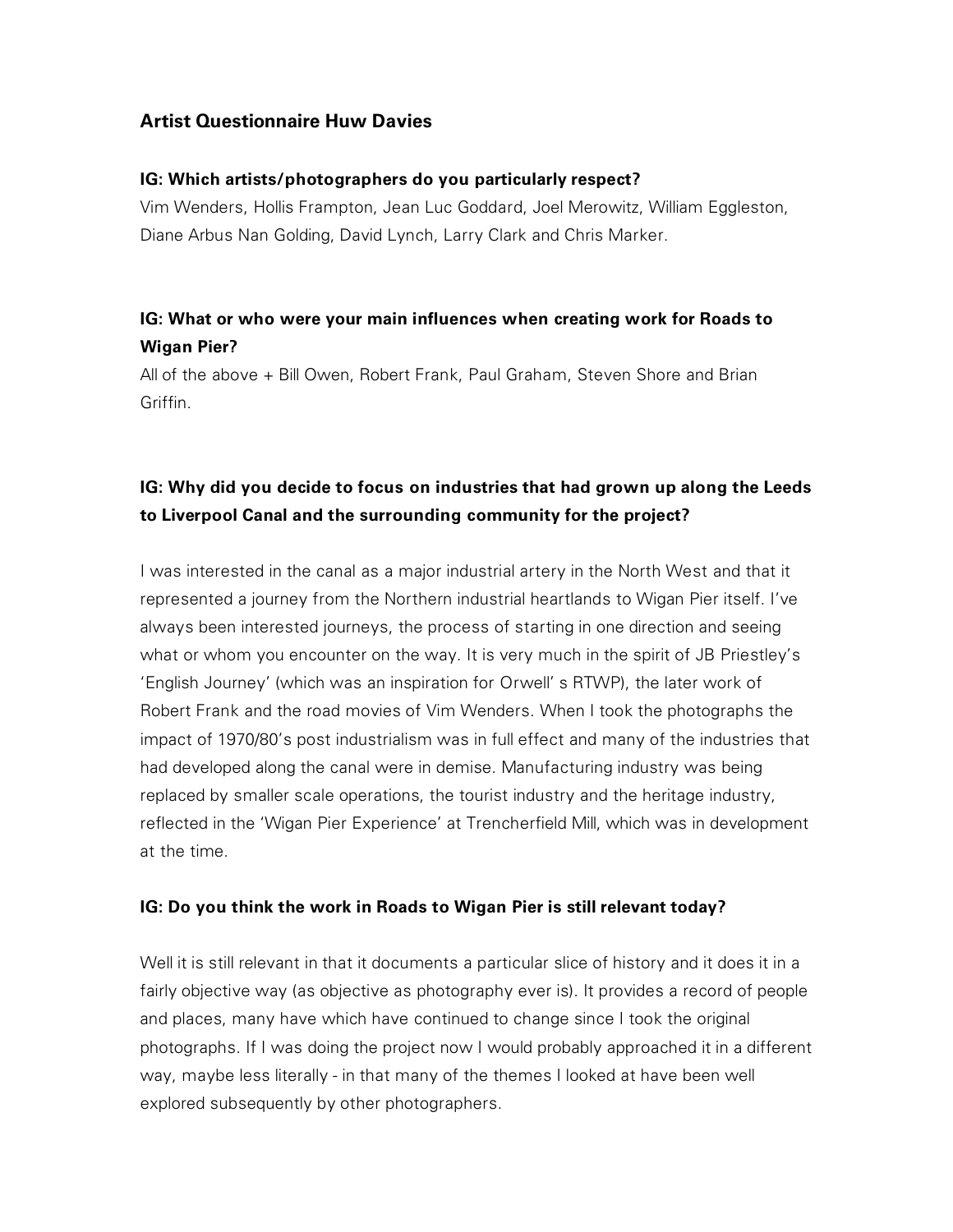#### **IG: How do you think Roads to Wigan Pier shaped your future work?**

Yes it certainly impacted on my future work – Particularly the 'Transitions' series that I did in Derby in 1987 (as part of industry year). I am currently revisiting this work and rephotographing the original subjects for Format 2013 as part of the theme 'Factory'. RTWP also it influenced the project 'Unwatched Operations' the portraits of Lighthouse Keepers prior to the automation programme which was an Impressions Touring show in 1987 /88.

## **IG: How has your career altered or developed since Roads to Wigan Pier was exhibited in 1984 and what are you doing now?**

I continued working with photography until the mid 1990's and produced a series of projects over that period which were exhibited or published in some form. During this period I also worked in film, originally documentaries for the BBC and the newly founded Discovery Channel. Some of the films fed out of photographic projects where I did the original research using the still image. From 1995 I concentrated on moving image work. I made a series of short narratives inspired by architectural follies with Nigel Atkinson and also a number of site-specific moving image installations. My interest in this area led to me co-founding the Berwick Film & Media Arts Festival in 2004, which I currently co-curate with Melanie Iredale. In parallel I've also had an academic career working at several universities in the UK and USA since the late 80's. I'm currently Dean and Professor of Lens Media in the Faculty of Arts, Design and Technology at the University of Derby, a post I've held since 2007.

# **IG: Some of our visitors will be interested in the technical aspects of your work, what equipment did you use? And did it affect the way that you worked and the project outcome?**

It was all shot on a Pentax 6X&7 with a 45mm lens on Ilford FP5 film. Other equipment used was a Metz CT65 Flash Gun, a Bowens 400 flash unit with umbrella and a Manfrotto tripod. Since I was walking large sections of the route I needed to be able pack it into a rucksack. I shot all of the work over two one-week periods in August 1984. One week travelling from Leeds to Wigan -the other week from Wigan to Leeds. Most of it was done by knocking on factory doors and photographing on the spot –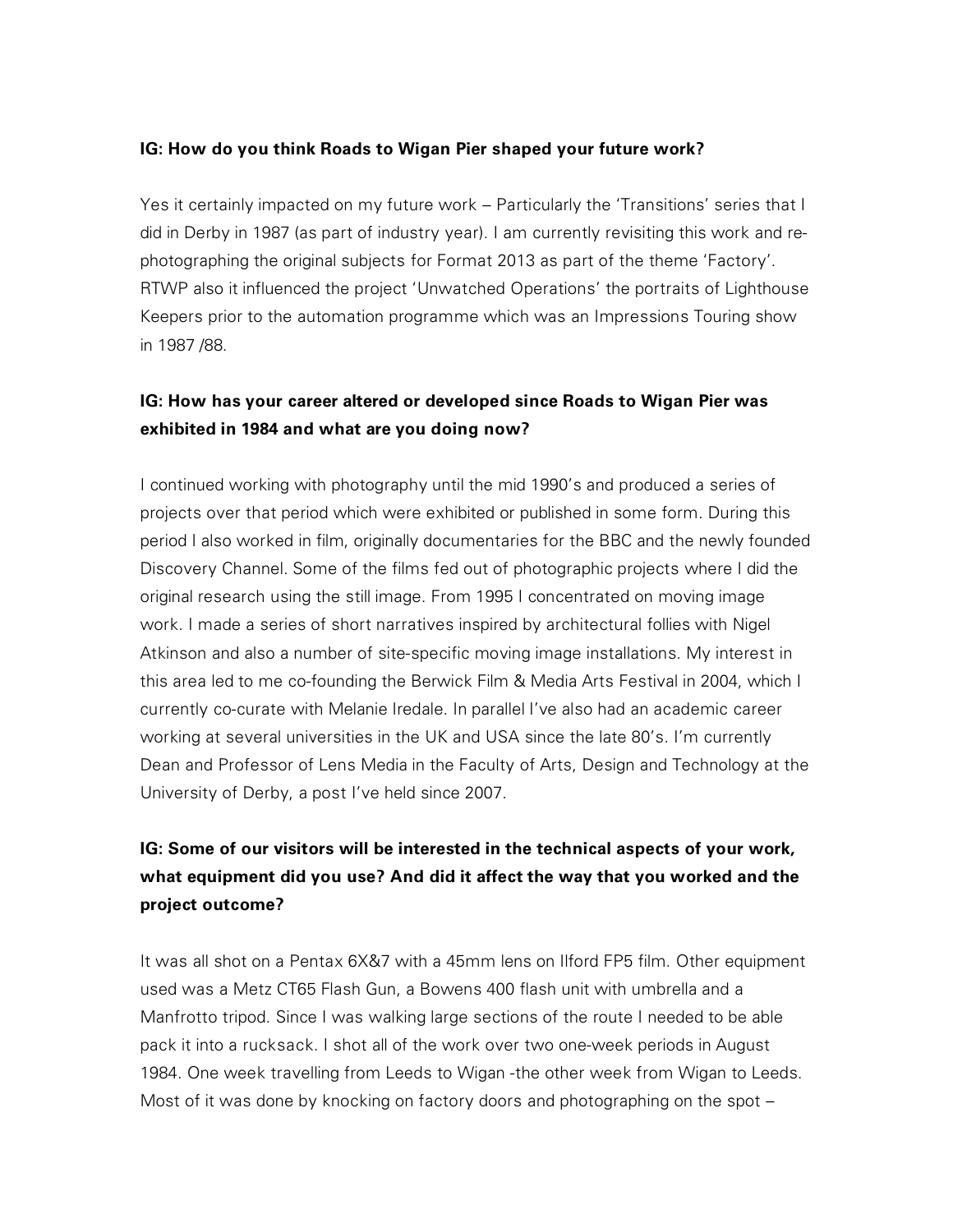very little of it was prearranged. It would be difficult to do this now given health and safety regulations.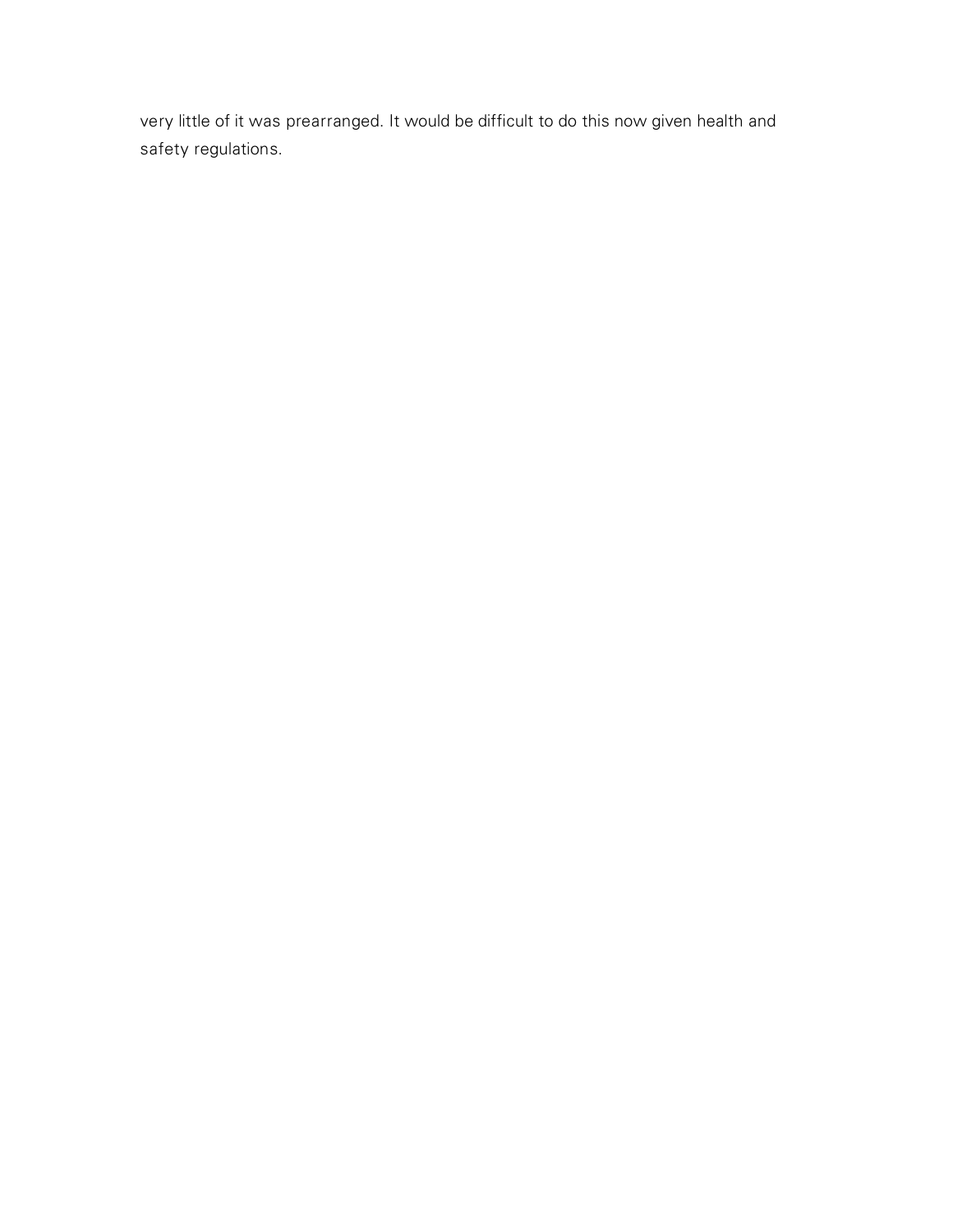### **Artist Questionnaire Russell Boyce**

#### **IG: Which artists/photographers do you particularly respect?**

A painter that I have always liked is Mark Rothko. Photographers I most admire who are working at the moment are Damir Sagolj, who is based in Bangkok and has worked on stories in North Korea, Myanmar and Japan. Adrees Latif who is presently based in NY and beginning to explore the underbelly of life in the US – he was based in Pakistan. Two new photographers, Navesh Chitrakar who lives and works in Nepal and Danish Siddiqui who lives in Mumbai.

Historically photographers I admire are Chris Killip, Eugene Smith, Henri Cartier Bresson and Don McCullen. My mentor was AP photographer Dave Caulkin.

## **IG: What or who were your main influences when creating work for Roads to Wigan Pier?**

I read a lot of George Orwell and socialist literature – Solzhenitsyn – A day in the life of Ivan Denisovich and Cancer Ward both striking a cord. I was becoming more and more interested in how people look at pictures or read books which can either reinforce preconceived ideas or question them and how the "artist" can influence/manipulate these stances.

## **IG: Why did you decide to focus on Hull's fishing dockland and its community for the project?**

I was living just off Hessle Road in Hull and was struck how the decline in the fishing industry had impacted the community, not only the people but the way the area looked as row after row of housing was being knocked down. An image that sticks in my mind is a row of housing that had backed onto the back of a larger property that had been knocked down. Just a "dirt" shadow of where the homes had once stood remained, like an echo from the past.

#### **IG: Do you think the work in Roads to Wigan Pier is still relevant today?**

I think it's always relevant to question what is happening to your community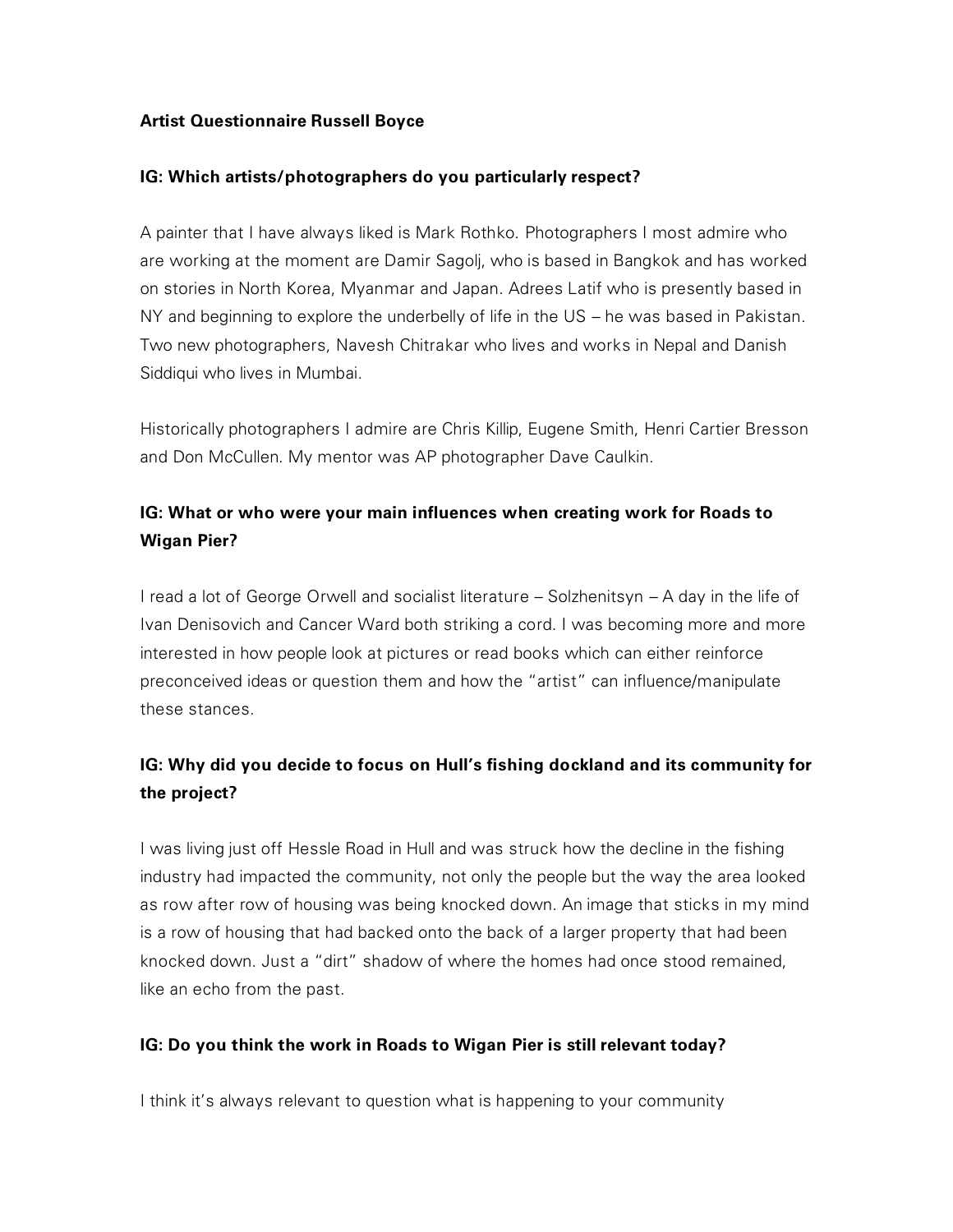#### **IG: How do you think Roads to Wigan Pier shaped your future work?**

The whole of my career what has influenced me the most is how event big and small impact the individual. What is equally important to me is that people should be able to reference information that is true and unbiased. Honest photography is second best only to personal eye witness and understanding this has shaped the chosen direction of my work.

## **IG: How has your career altered or developed since Roads to Wigan Pier was exhibited in 1984 and what are you doing now?**

After leaving Hull in 1984 I tried to earn a living as a documentary photographer, trying to start projects, get grants and interest magazines in my work. The day I took a piece of bread out of my own bin and ate it (I had previously throw away as it was mouldy) was the day I decided things needed to change.

I got a job in a general photographers and worked in the darkroom. I also learned about commercial studio photography, PR photography and started to shoot news stores for national news papers – my diet improved. After 18 months I then got a job with a local news agency 9the interviews was conducted in a pub) proving news and sport pictures for national news papers. After 2 years I got a job with Reuters working on their international desk in London. My job was to take in pictures from around the world – I learned about global news photography.

I wanted to work in Africa and covered the humanitarian impact of the war in Sudan, the take over of Addis Ababa by the rebels in Ethiopia, and worked in Rwanda. Deaths of two friends in African conflicts, one very close, made me reconsider my decision to work based out of Africa. Reuters gave me the opportunity to base myself in London and travel on the key global stories, politics, conflict, sport and natural disasters. In 2006 I became chief Photographer Asia, based in Singapore, my cameras were hung up 90% of the time. My primary interest editing pictures, my role became more about news and story management, discovering and growing local talent and ensuring these photographers were able to work with the equipment they need; were kept safe and fully supported while maintaining the high ethical standards that are demanded of Reuters. I over saw stories such as the Japan Tsunami and the nuclear fallout of Fukushima, the Afghanistan conflict, the growing conflict in Pakistan, volcanoes, earthquakes, China, North Korea, India, regional sport and the growing economic story.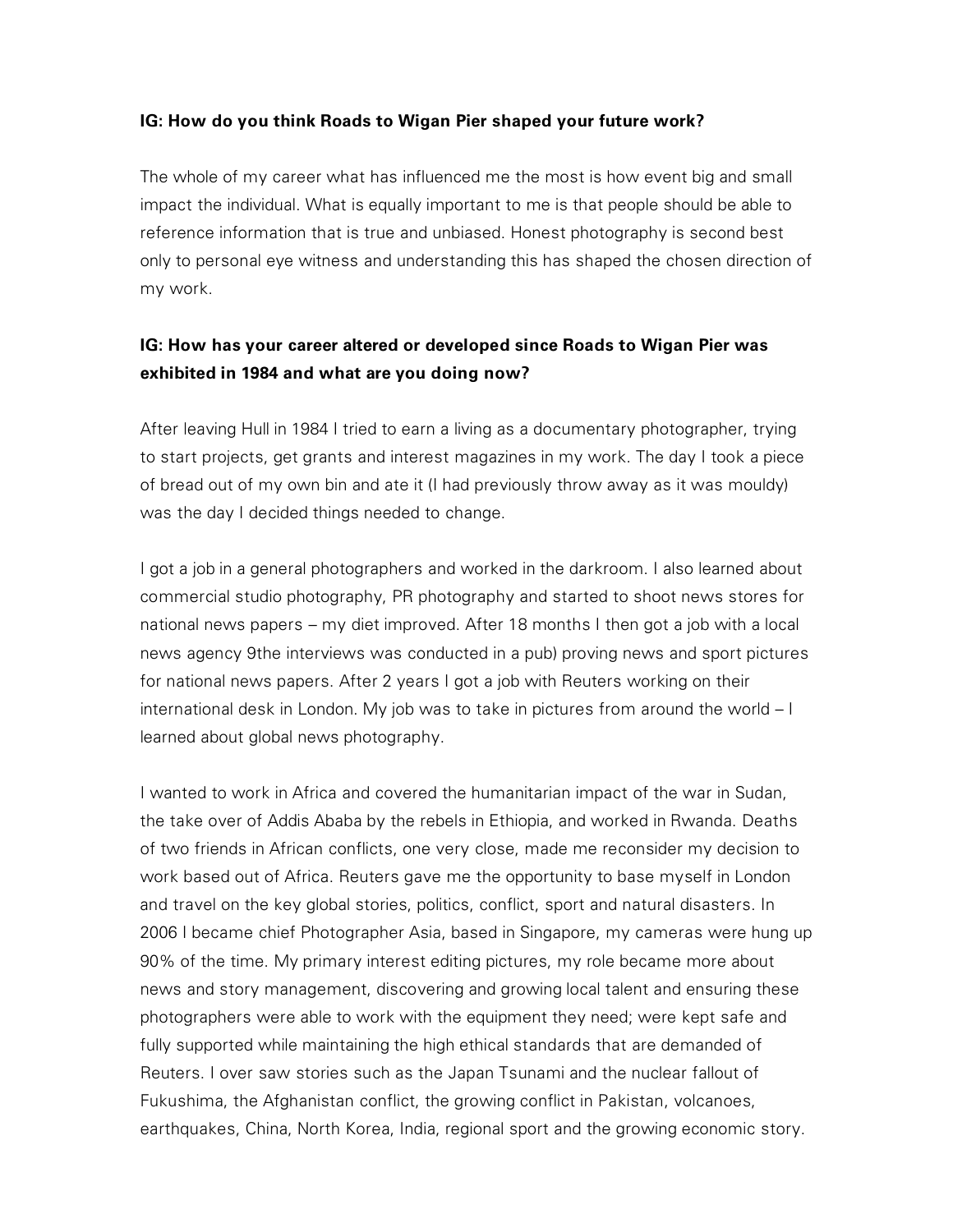Now based back in London since June 2011 my role now is Global Editor, News Projects Pictures, Reuters – quite a mouthful. What this means in a nutshell is that I work with Reuters global network of photographers looking to find ways to illustrate the top news stories, beyond the 24 news cycle, in a way that people will understand the impact the story, why it has happened and potential consequences while at the same time ensuring that beauty of image and integrity are first and foremost.

The news picture industry is going through changes that I believe are equivalent to the industrial revolution. Never before have news pictures become so immediate and accessible through digital technology and social networks. On the surface, the value (both intellectually and financially) of the news picture has been degraded, people expect to see it the instant it happened and for free – an example of this is the killing of Gadaffi, everyone has seen all these pictures and not one of them was taken by a professional photographer, nor was one of them paid for. What I believe the role of the news photographer is now it to ensure that the source of the information is accurate and true and then try to to get as close as possible to the story to explain the consequences. With the advent of tablets and hand held devices the appetite for great story telling pictures is insatiable – it will also form the basis for a viable business model for thinking, creative and forward thinking photographers - photographers will get paid  $\odot$ .

# **IG: Some of our visitors will be interested in the technical aspects of your work, what equipment did you use? And did it affect the way that you worked and the project outcome?**

I used a Minolta 100b with a 35mm F2.8 lens. Sometimes I used a Nikon F with a 105mm lens (borrowed from college)for tighter frames. My primary role now is an editor but I still carry a Canon 5DmkIII with a 40mm F2.8 lens. When photographing people naturally one has to try to be invisible. I often have a 135 mm f2 in my bag. I also carry a Canon S100 and a flip video camera. I use an I-pad to transmit pictures.

#### **IG: Do you have any recommended reading to further contextualise your work?**

Key reads are -